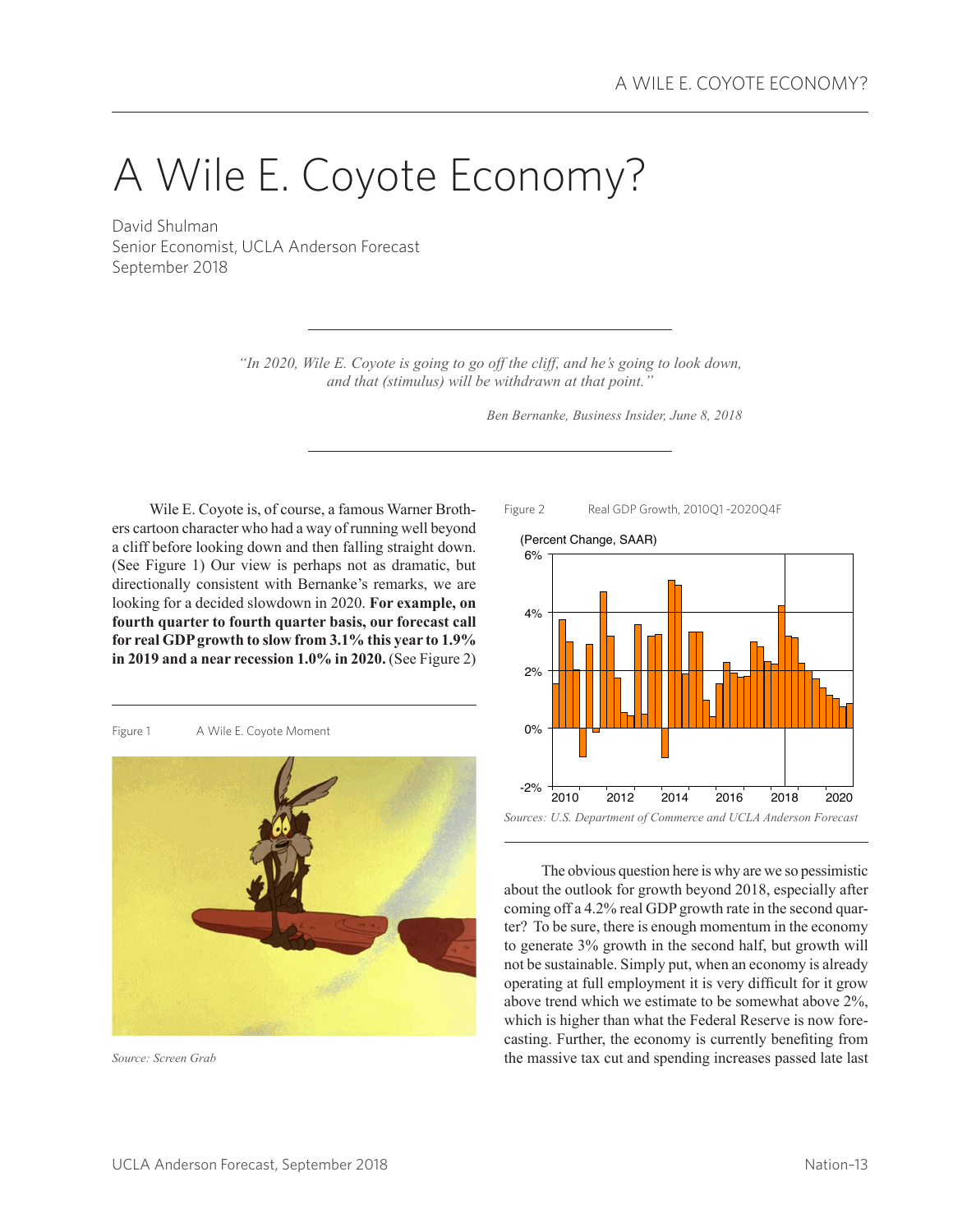year. As Bernanke noted, the stimulus coming from that will run out in 2020, but the deficits it created will linger on for over a decade. (See Figure 3) **The federal deficit, under current policy, will exceed a trillion dollars a year for as far as the eye can see.**

Meantime, employment growth continues to chug along with job gains approximating 200,000 a month this year and then declining to 125,000 a month and a much lower 30,000 a month in 2019 and 2020, respectively. (See Figure

4) In this environment, the unemployment rate will decline to 3.5% in early 2019 and then gradually rise to around 4% in 2020. (See Figure 5) Although we have been consistently wrong as to when wage inflation will ignite, we believe we are now at that moment. Although it is only one data point, average hourly earnings increased by a very strong 0.4% in August over the prior month and are now up 2.9% on a year-over-year basis. We forecast that private sector wage compensation will increase from 2.6% this year to 3.2% and 4.0% in 2019 and 2020, respectively. (See Figure 6)



*Sources: Congressional Budget Office and UCLA Anderson Forecast*

#### Figure 4 Payroll Employment, 2010Q1 - 2020Q4F



*Sources: Bureau of Labor Statistics and UCLA Anderson Forecast*

Figure 5 Unemployment Rate, 2010Q1 - 2020Q4F



*Sources: Bureau of Labor Statistics and UCLA Anderson Forecast*

Figure 6 Employee Compensation, 2010Q1 - 2020Q4F





*Sources: Bureau of Labor Statistics and UCLA Anderson Forecast*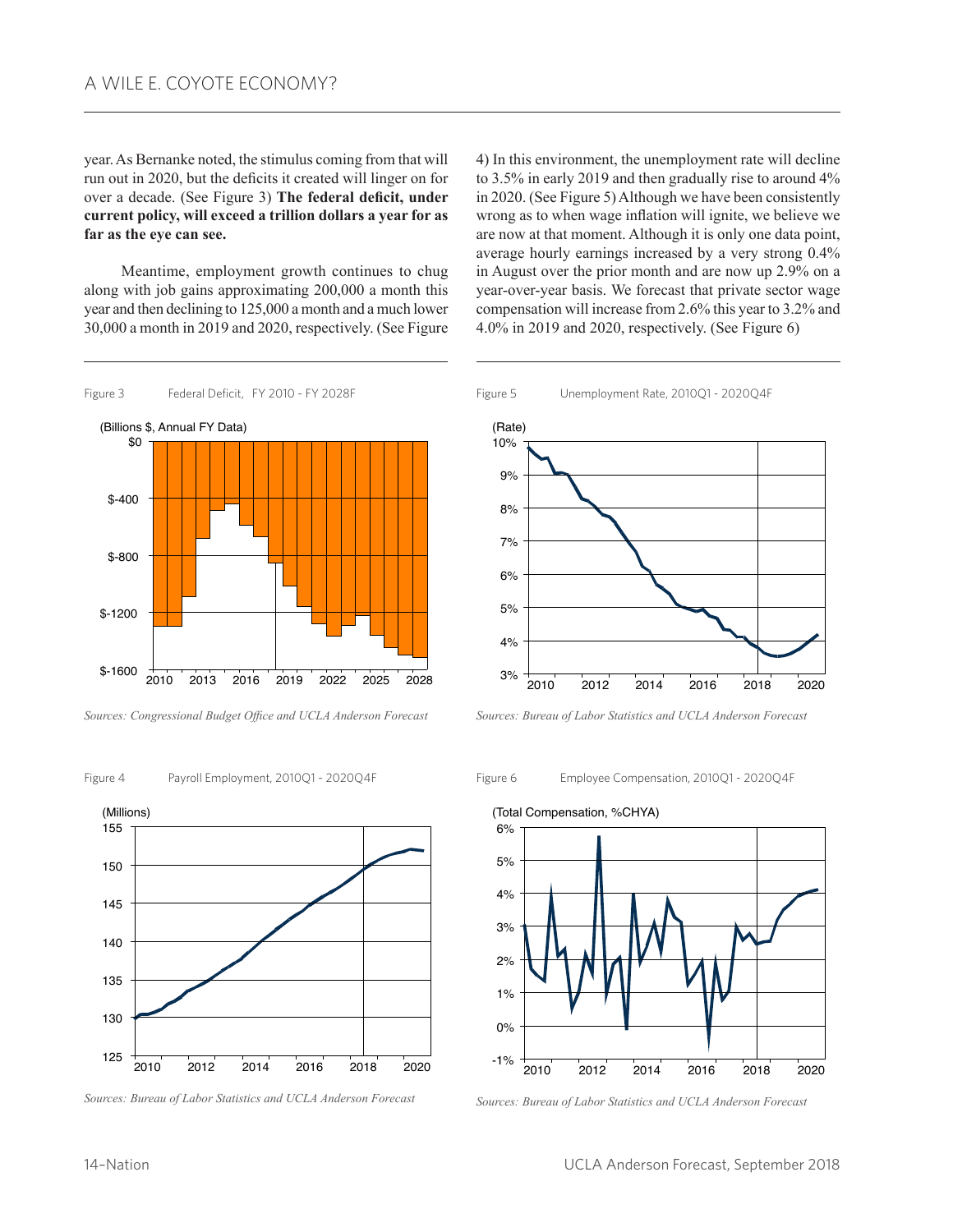## Fed Remains on Normalization Path

With most inflation measures running above the Fed's 2% target and with the economy operating at full employment, we believe that the Fed will continue on its path of interest rate normalization. (See Figure 7) Although our view might be a touch on the aggressive side, we forecast that the federal funds rate will top out at 3.25%-3.50% in late 2019 or early 2020. (See Figure 8) Our reasoning is underpinned by our view that the inflation rate will approach 3% in 2020.

Concomitantly, the Fed will continue on its path of shrinking its bloated balance sheet from the current \$4.2 trillion to \$3.5-3.8 trillion by the end of 2020. (See Figure 9) Although there are many forecasters concerned that the yield curve will soon invert, we are not of that view because longer dated treasury yields will rise to reflect the heightened inflationary environment. However, we would not rule out an inversion in 2020.



*Sources: Bureau of Labor Statistics and UCLA Anderson Forecast Sources: Federal Reserve Board and UCLA Anderson Forecast*

Figure 9 Federal Reserve Assets, Dec. 02 - Sept. 18, Weekly Data in \$Mil



*Sources: Federal Reserve Board via FRED*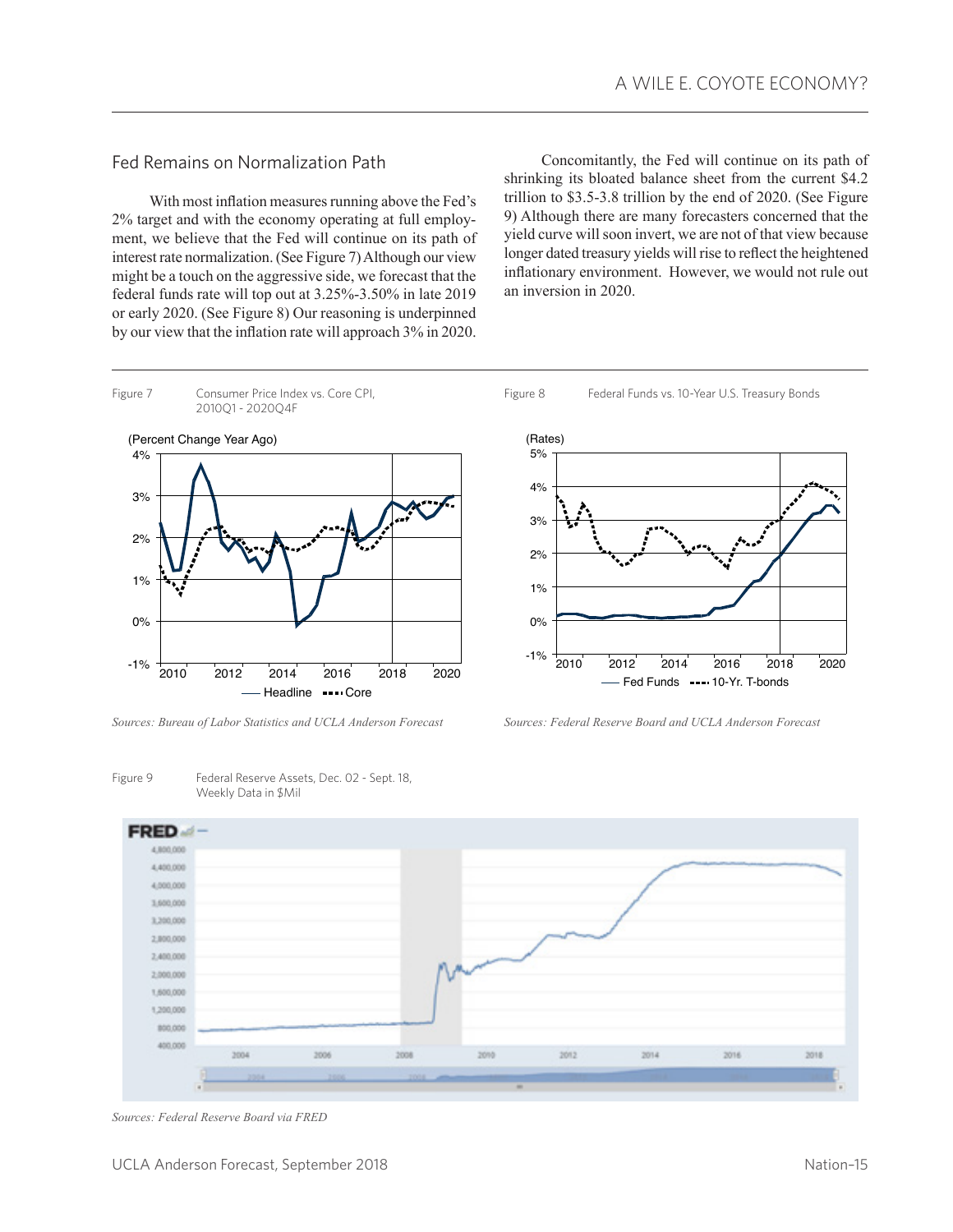## Strength in Consumption, Investment and Defense with Housing Lagging

Over the near-term, the economy is exhibiting broadbased strength. Real consumer spending has rebounded nicely from 0.5% in the first quarter to 3.7% in the second quarter and it is on track to grow at a 2.5% pace in the second half. (See Figure 10) **Of particular note is the surprising strength in the restaurant and bars category, which was up 9.7% in nominal spending in July compared to a year ago.** (See Figure 11) Our cheeky explanation for this is that the Trump people are out celebrating by eating and drinking and the anti-Trump people are acting out their depression by drinking and eating. Nevertheless, regardless of your political point of view the tax cuts are having an impact.



Figure 10 Real Personal Consumption Expenditures

*Sources: U.S. Department of Commerce and UCLA Anderson Forecast*

Figure 11 Retail Sales at Food Services and Drinking Places, July 2013 - July 2018, Percent Change Year Ago



*Sources: U.S. Department of Commerce via FRED*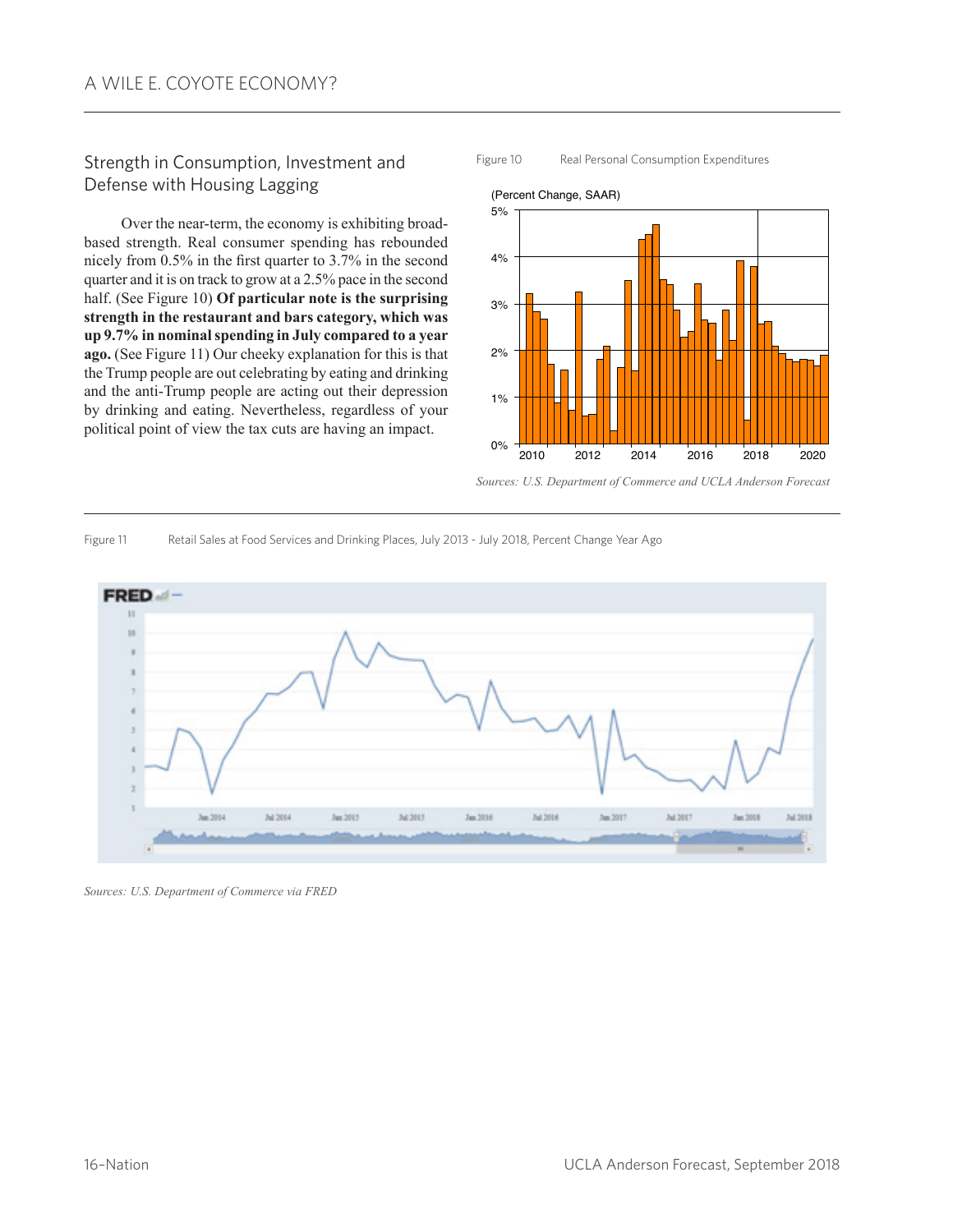Similarly, business investment, especially equipment spending, remains a source of strength. After declining by 1.5% in 2016, equipment spending increased by 6.1% in 2017 and is on track to increase by 7.5% this year, the best performance since 2013. The rebound in oil and gas activity and the recently enacted corporate tax cuts are helping here.



*Source: U.S. Department of Commerce and UCLA Anderson Forecast*

Figure 13 Real Defense Purchases, 2010 - 2020F



*Source: U.S. Department of Commerce and UCLA Anderson Forecast*

(See Figure 12) However, as the tax cuts run their course and the oil activity rebound slows, real equipment spending is forecast to increase at a more modest pace of 5.9% and 4.0% in 2019 and 2020, respectively.

Adding to the private sector strength, defense spending is surging. After years of decline, real defense purchases are forecast to increase 3.7% this year and 4.7% in 2019. (See Figure 13) In 2020, the surge will end with only a modest increase of 0.7%. Because most of the increases involve long-lived capital goods, the increase in defense purchases is reinforcing the growth in private sector capital equipment.

The one disappointing sector of the economy remains housing. To be sure, housing starts are modestly increasing, but because of growing affordability problems and restrictive zoning practices in major employment centers, housing starts remain below the underlying demographic demand. Instead of producing about 1.5 million units a year, housing starts are forecast to **peak** at around 1.35 million units in 2019 (quarterly peaks at 1.38 million units, SAAR) and then rollover as higher mortgage rates exact their toll. (See Figure 14) This is a far cry from the super boom level of in excess of two million units a year over a decade ago. Moreover, multi-family starts will account for about one-third of the overall activity.





*Source: U.S. Bureau of Census and UCLA Anderson Forecast*